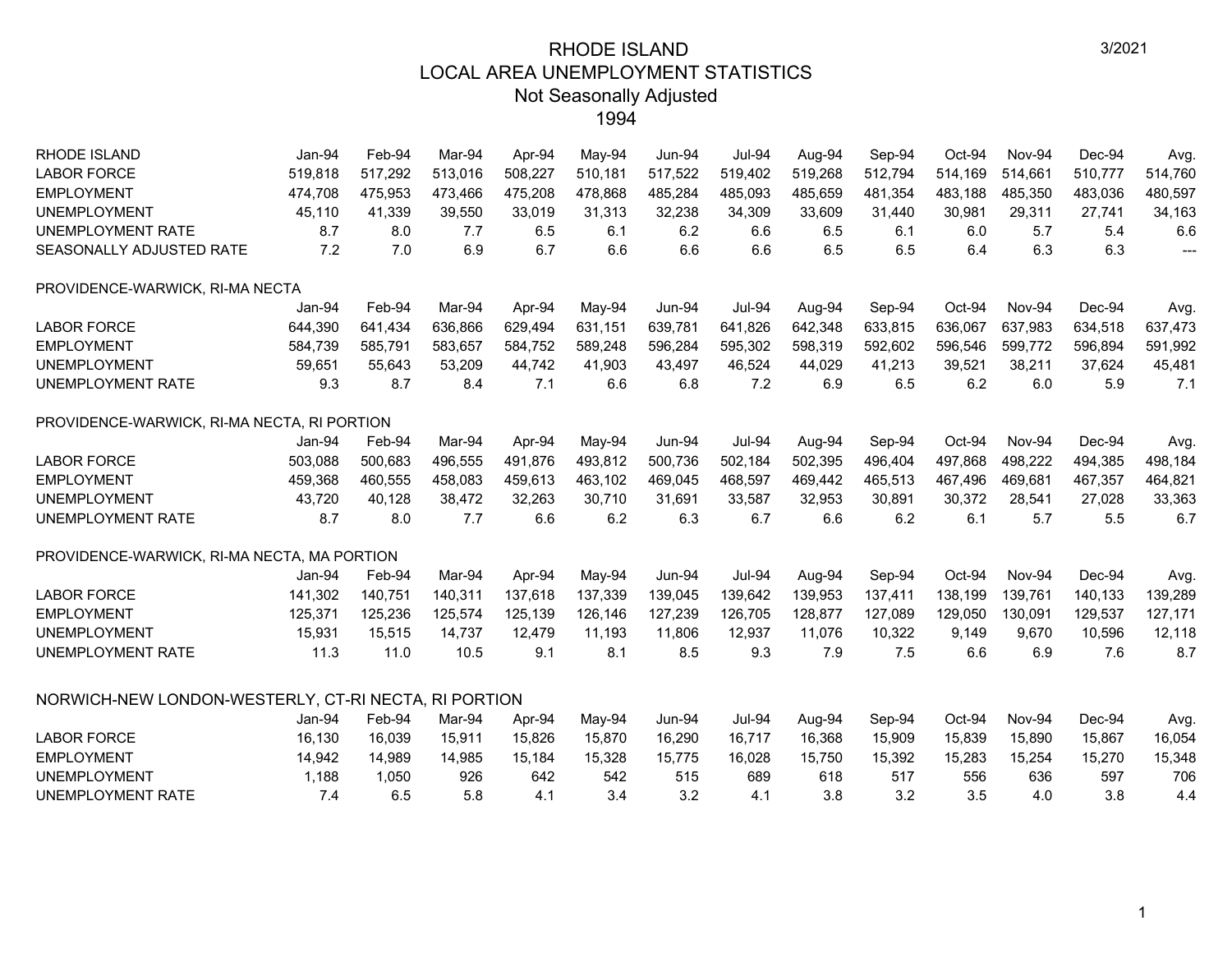| <b>BARRINGTON</b>        | Jan-94 | Feb-94 | Mar-94 | Apr-94 | May-94 | <b>Jun-94</b> | <b>Jul-94</b> | Aug-94 | Sep-94 | Oct-94 | Nov-94 | Dec-94 | Avg.   |
|--------------------------|--------|--------|--------|--------|--------|---------------|---------------|--------|--------|--------|--------|--------|--------|
| <b>LABOR FORCE</b>       | 8,258  | 8,238  | 8,155  | 8,121  | 8,127  | 8,219         | 8,266         | 8,327  | 8,261  | 8,293  | 8,309  | 8,235  | 8,234  |
| <b>EMPLOYMENT</b>        | 7,802  | 7,822  | 7,778  | 7,796  | 7,830  | 7,907         | 7,894         | 7,917  | 7,865  | 7,925  | 7,974  | 7,942  | 7,871  |
| <b>UNEMPLOYMENT</b>      | 456    | 416    | 377    | 325    | 297    | 312           | 372           | 410    | 396    | 368    | 335    | 293    | 363    |
| UNEMPLOYMENT RATE        | 5.5    | 5.0    | 4.6    | 4.0    | 3.7    | 3.8           | 4.5           | 4.9    | 4.8    | 4.4    | 4.0    | 3.6    | 4.4    |
| <b>BRISTOL</b>           | Jan-94 | Feb-94 | Mar-94 | Apr-94 | May-94 | <b>Jun-94</b> | <b>Jul-94</b> | Aug-94 | Sep-94 | Oct-94 | Nov-94 | Dec-94 | Avg.   |
| <b>LABOR FORCE</b>       | 11,890 | 11,756 | 11,651 | 11,400 | 11,389 | 11,515        | 11,518        | 11,480 | 11,340 | 11,448 | 11,543 | 11,450 | 11,532 |
| <b>EMPLOYMENT</b>        | 10,668 | 10,695 | 10,635 | 10,659 | 10,706 | 10,814        | 10,792        | 10,826 | 10,755 | 10,833 | 10,903 | 10,859 | 10,762 |
| <b>UNEMPLOYMENT</b>      | 1,222  | 1,061  | 1,016  | 741    | 683    | 701           | 726           | 654    | 585    | 615    | 640    | 591    | 770    |
| <b>UNEMPLOYMENT RATE</b> | 10.3   | 9.0    | 8.7    | 6.5    | 6.0    | 6.1           | 6.3           | 5.7    | 5.2    | 5.4    | 5.5    | 5.2    | 6.7    |
| <b>BURRILLVILLE</b>      | Jan-94 | Feb-94 | Mar-94 | Apr-94 | May-94 | Jun-94        | <b>Jul-94</b> | Aug-94 | Sep-94 | Oct-94 | Nov-94 | Dec-94 | Avg.   |
| <b>LABOR FORCE</b>       | 8,686  | 8,670  | 8,632  | 8,572  | 8,605  | 8,691         | 8,706         | 8,754  | 8,541  | 8,561  | 8,583  | 8,552  | 8,630  |
| <b>EMPLOYMENT</b>        | 8,008  | 8,028  | 7,984  | 8,001  | 8,037  | 8,118         | 8,102         | 8,127  | 8,071  | 8,133  | 8,184  | 8,152  | 8,079  |
| <b>UNEMPLOYMENT</b>      | 678    | 642    | 648    | 571    | 568    | 573           | 604           | 627    | 470    | 428    | 399    | 400    | 551    |
| UNEMPLOYMENT RATE        | 7.8    | 7.4    | 7.5    | 6.7    | 6.6    | 6.6           | 6.9           | 7.2    | 5.5    | 5.0    | 4.6    | 4.7    | 6.4    |
| <b>CENTRAL FALLS</b>     | Jan-94 | Feb-94 | Mar-94 | Apr-94 | May-94 | <b>Jun-94</b> | <b>Jul-94</b> | Aug-94 | Sep-94 | Oct-94 | Nov-94 | Dec-94 | Avg.   |
| <b>LABOR FORCE</b>       | 7,089  | 6,943  | 6,887  | 6,864  | 6,847  | 6,938         | 7,020         | 6,914  | 6,884  | 6,990  | 7,005  | 6,964  | 6,946  |
| <b>EMPLOYMENT</b>        | 6,253  | 6,269  | 6,236  | 6,250  | 6,277  | 6,340         | 6,328         | 6,347  | 6,305  | 6,353  | 6,393  | 6,366  | 6,310  |
| <b>UNEMPLOYMENT</b>      | 836    | 674    | 651    | 614    | 570    | 598           | 692           | 567    | 579    | 637    | 612    | 598    | 636    |
| <b>UNEMPLOYMENT RATE</b> | 11.8   | 9.7    | 9.5    | 8.9    | 8.3    | 8.6           | 9.9           | 8.2    | 8.4    | 9.1    | 8.7    | 8.6    | 9.2    |
| <b>CHARLESTOWN</b>       | Jan-94 | Feb-94 | Mar-94 | Apr-94 | May-94 | <b>Jun-94</b> | <b>Jul-94</b> | Aug-94 | Sep-94 | Oct-94 | Nov-94 | Dec-94 | Avg.   |
| <b>LABOR FORCE</b>       | 3,852  | 3,800  | 3,771  | 3,701  | 3,648  | 3,681         | 3,685         | 3,687  | 3,647  | 3,696  | 3,739  | 3,694  | 3,716  |
| <b>EMPLOYMENT</b>        | 3,423  | 3,431  | 3,411  | 3,419  | 3,434  | 3,469         | 3,462         | 3,472  | 3,450  | 3,476  | 3,497  | 3,484  | 3,452  |
| <b>UNEMPLOYMENT</b>      | 429    | 369    | 360    | 282    | 214    | 212           | 223           | 215    | 197    | 220    | 242    | 210    | 264    |
| <b>UNEMPLOYMENT RATE</b> | 11.1   | 9.7    | 9.5    | 7.6    | 5.9    | 5.8           | 6.1           | 5.8    | 5.4    | 6.0    | 6.5    | 5.7    | 7.1    |
| <b>COVENTRY</b>          | Jan-94 | Feb-94 | Mar-94 | Apr-94 | May-94 | <b>Jun-94</b> | <b>Jul-94</b> | Aug-94 | Sep-94 | Oct-94 | Nov-94 | Dec-94 | Avg.   |
| <b>LABOR FORCE</b>       | 17,836 | 17,801 | 17,710 | 17,519 | 17,482 | 17,697        | 17,766        | 17,828 | 17,510 | 17,613 | 17,605 | 17,484 | 17,655 |
| <b>EMPLOYMENT</b>        | 16,349 | 16,390 | 16,299 | 16,336 | 16,408 | 16,571        | 16,540        | 16,593 | 16,480 | 16,605 | 16,710 | 16,641 | 16,494 |
| <b>UNEMPLOYMENT</b>      | 1,487  | 1,411  | 1,411  | 1,183  | 1,074  | 1,126         | 1,226         | 1,235  | 1,030  | 1,008  | 895    | 843    | 1,161  |
| UNEMPLOYMENT RATE        | 8.3    | 7.9    | 8.0    | 6.8    | 6.1    | 6.4           | 6.9           | 6.9    | 5.9    | 5.7    | 5.1    | 4.8    | 6.6    |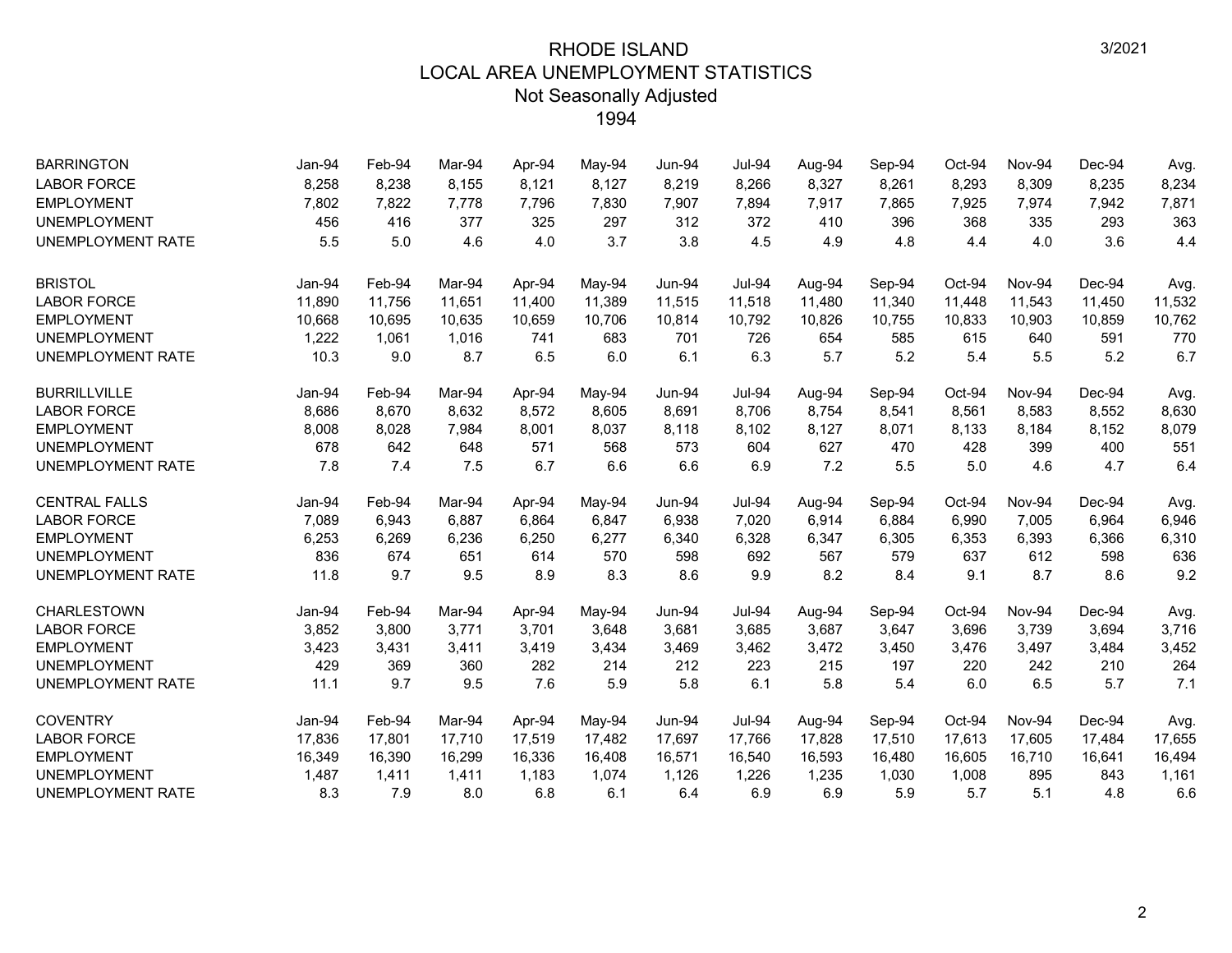| <b>CRANSTON</b>          | Jan-94 | Feb-94 | Mar-94 | Apr-94 | May-94 | Jun-94        | <b>Jul-94</b> | Aug-94 | Sep-94 | Oct-94 | Nov-94 | Dec-94 | Avg.   |
|--------------------------|--------|--------|--------|--------|--------|---------------|---------------|--------|--------|--------|--------|--------|--------|
| <b>LABOR FORCE</b>       | 39,646 | 39,514 | 39,171 | 38,820 | 39,017 | 39,473        | 39,457        | 39,535 | 39,258 | 39.494 | 39.498 | 39,140 | 39,335 |
| <b>EMPLOYMENT</b>        | 36,353 | 36,445 | 36.242 | 36,323 | 36,485 | 36,848        | 36,777        | 36,894 | 36,644 | 36,919 | 37,155 | 37,004 | 36,674 |
| <b>UNEMPLOYMENT</b>      | 3,293  | 3,069  | 2,929  | 2.497  | 2,532  | 2,625         | 2,680         | 2,641  | 2,614  | 2,575  | 2,343  | 2,136  | 2,661  |
| <b>UNEMPLOYMENT RATE</b> | 8.3    | 7.8    | 7.5    | 6.4    | 6.5    | 6.7           | 6.8           | 6.7    | 6.7    | 6.5    | 5.9    | 5.5    | 6.8    |
| <b>CUMBERLAND</b>        | Jan-94 | Feb-94 | Mar-94 | Apr-94 | May-94 | <b>Jun-94</b> | <b>Jul-94</b> | Aug-94 | Sep-94 | Oct-94 | Nov-94 | Dec-94 | Avg.   |
| <b>LABOR FORCE</b>       | 17,038 | 16,997 | 16,734 | 16,503 | 16,529 | 16,695        | 16,765        | 16,796 | 16,655 | 16,769 | 16,797 | 16,708 | 16,749 |
| <b>EMPLOYMENT</b>        | 15,662 | 15,701 | 15,615 | 15,649 | 15,718 | 15,875        | 15,845        | 15,894 | 15,786 | 15,906 | 16,007 | 15,943 | 15,800 |
| <b>UNEMPLOYMENT</b>      | 1,376  | 1,296  | 1,119  | 854    | 811    | 820           | 920           | 902    | 869    | 863    | 790    | 765    | 949    |
| UNEMPLOYMENT RATE        | 8.1    | 7.6    | 6.7    | 5.2    | 4.9    | 4.9           | 5.5           | 5.4    | 5.2    | 5.1    | 4.7    | 4.6    | 5.7    |
| <b>EAST GREENWICH</b>    | Jan-94 | Feb-94 | Mar-94 | Apr-94 | May-94 | <b>Jun-94</b> | <b>Jul-94</b> | Aug-94 | Sep-94 | Oct-94 | Nov-94 | Dec-94 | Avg.   |
| <b>LABOR FORCE</b>       | 6,407  | 6,379  | 6.302  | 6,261  | 6,276  | 6,349         | 6,313         | 6,387  | 6,337  | 6,367  | 6,403  | 6,339  | 6,343  |
| <b>EMPLOYMENT</b>        | 5,934  | 5,948  | 5,916  | 5,929  | 5,954  | 6,014         | 6,004         | 6,023  | 5,980  | 6,026  | 6,065  | 6,041  | 5,986  |
| <b>UNEMPLOYMENT</b>      | 473    | 431    | 386    | 332    | 322    | 335           | 309           | 364    | 357    | 341    | 338    | 298    | 357    |
| <b>UNEMPLOYMENT RATE</b> | 7.4    | 6.8    | 6.1    | 5.3    | 5.1    | 5.3           | 4.9           | 5.7    | 5.6    | 5.4    | 5.3    | 4.7    | 5.6    |
| <b>EAST PROVIDENCE</b>   | Jan-94 | Feb-94 | Mar-94 | Apr-94 | May-94 | Jun-94        | <b>Jul-94</b> | Aug-94 | Sep-94 | Oct-94 | Nov-94 | Dec-94 | Avg.   |
| <b>LABOR FORCE</b>       | 26,745 | 26,655 | 26,385 | 26,109 | 26,230 | 26,647        | 26,706        | 26,707 | 26,656 | 26,817 | 26,787 | 26,547 | 26,583 |
| <b>EMPLOYMENT</b>        | 24,524 | 24,587 | 24.450 | 24.506 | 24,614 | 24,859        | 24,811        | 24,889 | 24,721 | 24,906 | 25,066 | 24,965 | 24,742 |
| <b>UNEMPLOYMENT</b>      | 2,221  | 2,068  | 1,935  | 1,603  | 1,616  | 1,788         | 1,895         | 1,818  | 1,935  | 1,911  | 1,721  | 1,582  | 1,841  |
| UNEMPLOYMENT RATE        | 8.3    | 7.8    | 7.3    | 6.1    | 6.2    | 6.7           | 7.1           | 6.8    | 7.3    | 7.1    | 6.4    | 6.0    | 6.9    |
| <b>EXETER</b>            | Jan-94 | Feb-94 | Mar-94 | Apr-94 | May-94 | <b>Jun-94</b> | <b>Jul-94</b> | Aug-94 | Sep-94 | Oct-94 | Nov-94 | Dec-94 | Avg.   |
| <b>LABOR FORCE</b>       | 3,270  | 3,256  | 3,222  | 3,172  | 3,153  | 3,175         | 3,211         | 3,253  | 3,214  | 3,234  | 3,259  | 3,255  | 3,223  |
| <b>EMPLOYMENT</b>        | 3,014  | 3,021  | 3,005  | 3,012  | 3,025  | 3,054         | 3,049         | 3,059  | 3,038  | 3,060  | 3,081  | 3,068  | 3,041  |
| <b>UNEMPLOYMENT</b>      | 256    | 235    | 217    | 160    | 128    | 121           | 162           | 194    | 176    | 174    | 178    | 187    | 182    |
| UNEMPLOYMENT RATE        | 7.8    | 7.2    | 6.7    | 5.0    | 4.1    | 3.8           | 5.0           | 6.0    | 5.5    | 5.4    | 5.5    | 5.7    | 5.6    |
| <b>FOSTER</b>            | Jan-94 | Feb-94 | Mar-94 | Apr-94 | May-94 | <b>Jun-94</b> | <b>Jul-94</b> | Aug-94 | Sep-94 | Oct-94 | Nov-94 | Dec-94 | Avg.   |
| <b>LABOR FORCE</b>       | 2,514  | 2,503  | 2,502  | 2,456  | 2,444  | 2,486         | 2,500         | 2,519  | 2,432  | 2,468  | 2,487  | 2,478  | 2,482  |
| <b>EMPLOYMENT</b>        | 2,302  | 2,307  | 2,295  | 2,300  | 2,310  | 2,333         | 2,329         | 2,337  | 2,320  | 2,338  | 2,353  | 2,343  | 2,322  |
| <b>UNEMPLOYMENT</b>      | 212    | 196    | 207    | 156    | 134    | 153           | 171           | 182    | 112    | 130    | 134    | 135    | 160    |
| <b>UNEMPLOYMENT RATE</b> | 8.4    | 7.8    | 8.3    | 6.4    | 5.5    | 6.2           | 6.8           | 7.2    | 4.6    | 5.3    | 5.4    | 5.4    | 6.4    |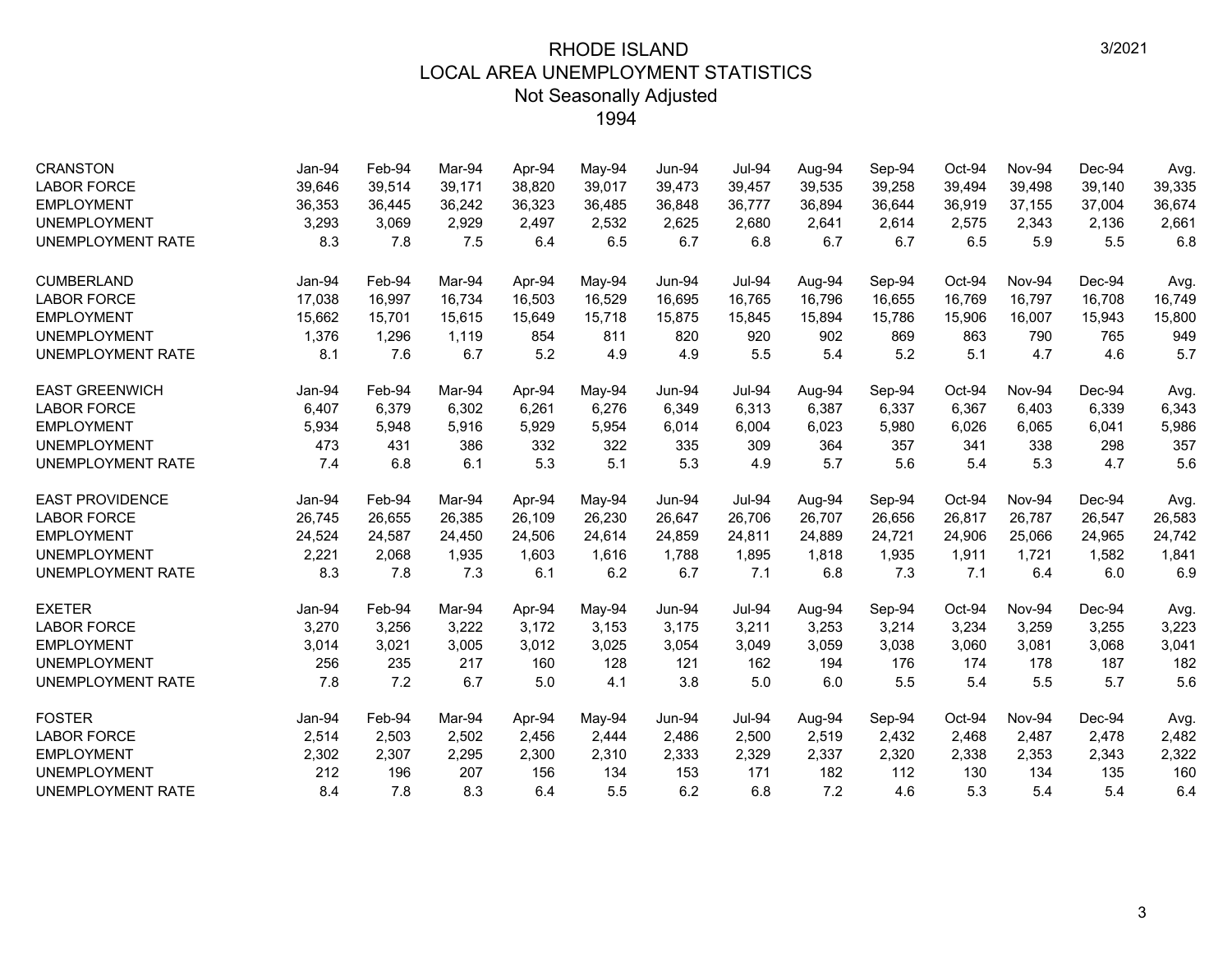| <b>GLOCESTER</b><br><b>LABOR FORCE</b><br><b>EMPLOYMENT</b><br><b>UNEMPLOYMENT</b> | Jan-94<br>5,386<br>5,032<br>354 | Feb-94<br>5,387<br>5,045<br>342 | Mar-94<br>5,351<br>5,016<br>335 | Apr-94<br>5,301<br>5,028<br>273 | May-94<br>5,297<br>5,050<br>247 | <b>Jun-94</b><br>5,365<br>5,100<br>265 | <b>Jul-94</b><br>5,388<br>5,091<br>297 | Aug-94<br>5,416<br>5,106<br>310 | Sep-94<br>5,314<br>5,072<br>242 | Oct-94<br>5,349<br>5,110<br>239 | Nov-94<br>5,347<br>5,143<br>204 | Dec-94<br>5,342<br>5,121<br>221 | Avg.<br>5,353<br>5,076<br>277 |
|------------------------------------------------------------------------------------|---------------------------------|---------------------------------|---------------------------------|---------------------------------|---------------------------------|----------------------------------------|----------------------------------------|---------------------------------|---------------------------------|---------------------------------|---------------------------------|---------------------------------|-------------------------------|
| <b>UNEMPLOYMENT RATE</b>                                                           | 6.6                             | 6.3                             | 6.3                             | 5.1                             | 4.7                             | 4.9                                    | 5.5                                    | 5.7                             | 4.6                             | 4.5                             | 3.8                             | 4.1                             | 5.2                           |
| <b>HOPKINTON</b>                                                                   | Jan-94                          | Feb-94                          | Mar-94                          | Apr-94                          | May-94                          | Jun-94                                 | <b>Jul-94</b>                          | Aug-94                          | Sep-94                          | Oct-94                          | Nov-94                          | Dec-94                          | Avg.                          |
| <b>LABOR FORCE</b>                                                                 | 4,021                           | 4,014                           | 4,012                           | 3,983                           | 4,000                           | 4,106                                  | 4,225                                  | 4,158                           | 4,013                           | 3,977                           | 3,995                           | 3,974                           | 4,040                         |
| <b>EMPLOYMENT</b>                                                                  | 3,773                           | 3,787                           | 3,785                           | 3,836                           | 3,872                           | 3,985                                  | 4,048                                  | 3,978                           | 3,888                           | 3,860                           | 3,852                           | 3,857                           | 3,877                         |
| <b>UNEMPLOYMENT</b>                                                                | 248                             | 227                             | 227                             | 147                             | 128                             | 121                                    | 177                                    | 180                             | 125                             | 117                             | 143                             | 117                             | 163                           |
| <b>UNEMPLOYMENT RATE</b>                                                           | 6.2                             | 5.7                             | 5.7                             | 3.7                             | 3.2                             | 2.9                                    | 4.2                                    | 4.3                             | 3.1                             | 2.9                             | 3.6                             | 2.9                             | 4.0                           |
| <b>JAMESTOWN</b>                                                                   | Jan-94                          | Feb-94                          | Mar-94                          | Apr-94                          | $May-94$                        | Jun-94                                 | <b>Jul-94</b>                          | Aug-94                          | Sep-94                          | Oct-94                          | Nov-94                          | Dec-94                          | Avg.                          |
| <b>LABOR FORCE</b>                                                                 | 2,869                           | 2,840                           | 2.840                           | 2,807                           | 2,790                           | 2,820                                  | 2,822                                  | 2,819                           | 2,785                           | 2,823                           | 2,847                           | 2,815                           | 2,823                         |
| <b>EMPLOYMENT</b>                                                                  | 2,663                           | 2,669                           | 2,655                           | 2,660                           | 2,673                           | 2,699                                  | 2,694                                  | 2,701                           | 2,683                           | 2,705                           | 2,722                           | 2,710                           | 2,686                         |
| <b>UNEMPLOYMENT</b>                                                                | 206                             | 171                             | 185                             | 147                             | 117                             | 121                                    | 128                                    | 118                             | 102                             | 118                             | 125                             | 105                             | 137                           |
| <b>UNEMPLOYMENT RATE</b>                                                           | 7.2                             | 6.0                             | 6.5                             | 5.2                             | 4.2                             | 4.3                                    | 4.5                                    | 4.2                             | 3.7                             | 4.2                             | 4.4                             | 3.7                             | 4.9                           |
| <b>JOHNSTON</b>                                                                    | Jan-94                          | Feb-94                          | Mar-94                          | Apr-94                          | May-94                          | Jun-94                                 | <b>Jul-94</b>                          | Aug-94                          | Sep-94                          | Oct-94                          | Nov-94                          | Dec-94                          | Avg.                          |
| <b>LABOR FORCE</b>                                                                 | 15,250                          | 15,263                          | 15,156                          | 14,955                          | 14,881                          | 15,142                                 | 15,184                                 | 15,225                          | 15,026                          | 15,117                          | 15,096                          | 15,000                          | 15,108                        |
| <b>EMPLOYMENT</b>                                                                  | 13,840                          | 13,875                          | 13,797                          | 13,830                          | 13,890                          | 14,028                                 | 14,001                                 | 14,045                          | 13,950                          | 14,055                          | 14,145                          | 14,088                          | 13,962                        |
| <b>UNEMPLOYMENT</b>                                                                | 1,410                           | 1,388                           | 1,359                           | 1,125                           | 991                             | 1,114                                  | 1,183                                  | 1,180                           | 1,076                           | 1,062                           | 951                             | 912                             | 1,146                         |
| <b>UNEMPLOYMENT RATE</b>                                                           | 9.2                             | 9.1                             | 9.0                             | 7.5                             | 6.7                             | 7.4                                    | 7.8                                    | 7.8                             | 7.2                             | 7.0                             | 6.3                             | 6.1                             | 7.6                           |
| <b>LINCOLN</b>                                                                     | Jan-94                          | Feb-94                          | Mar-94                          | Apr-94                          | May-94                          | <b>Jun-94</b>                          | <b>Jul-94</b>                          | Aug-94                          | Sep-94                          | Oct-94                          | Nov-94                          | Dec-94                          | Avg.                          |
| <b>LABOR FORCE</b>                                                                 | 10,440                          | 10,450                          | 10,336                          | 10,200                          | 10,217                          | 10,369                                 | 10,334                                 | 10,333                          | 10,203                          | 10,282                          | 10,312                          | 10,209                          | 10,307                        |
| <b>EMPLOYMENT</b>                                                                  | 9,636                           | 9,661                           | 9,607                           | 9,629                           | 9,671                           | 9,769                                  | 9,749                                  | 9,779                           | 9,714                           | 9,787                           | 9,851                           | 9,811                           | 9,722                         |
| <b>UNEMPLOYMENT</b>                                                                | 804                             | 789                             | 729                             | 571                             | 546                             | 600                                    | 585                                    | 554                             | 489                             | 495                             | 461                             | 398                             | 585                           |
| UNEMPLOYMENT RATE                                                                  | 7.7                             | 7.6                             | 7.1                             | 5.6                             | 5.3                             | 5.8                                    | 5.7                                    | 5.4                             | 4.8                             | 4.8                             | 4.5                             | 3.9                             | 5.7                           |
| <b>LITTLE COMPTON</b>                                                              | Jan-94                          | Feb-94                          | Mar-94                          | Apr-94                          | May-94                          | <b>Jun-94</b>                          | <b>Jul-94</b>                          | Aug-94                          | Sep-94                          | Oct-94                          | Nov-94                          | Dec-94                          | Avg.                          |
| <b>LABOR FORCE</b>                                                                 | 1,878                           | 1,883                           | 1,860                           | 1,823                           | 1,795                           | 1,814                                  | 1,800                                  | 1,800                           | 1,773                           | 1,796                           | 1,832                           | 1,808                           | 1,822                         |
| <b>EMPLOYMENT</b>                                                                  | 1,703                           | 1,708                           | 1,699                           | 1,702                           | 1,710                           | 1,727                                  | 1,724                                  | 1,730                           | 1,717                           | 1,731                           | 1,741                           | 1,734                           | 1,719                         |
| <b>UNEMPLOYMENT</b>                                                                | 175                             | 175                             | 161                             | 121                             | 85                              | 87                                     | 76                                     | 70                              | 56                              | 65                              | 91                              | 74                              | 103                           |
| UNEMPLOYMENT RATE                                                                  | 9.3                             | 9.3                             | 8.7                             | 6.6                             | 4.7                             | 4.8                                    | 4.2                                    | 3.9                             | 3.2                             | 3.6                             | 5.0                             | 4.1                             | 5.7                           |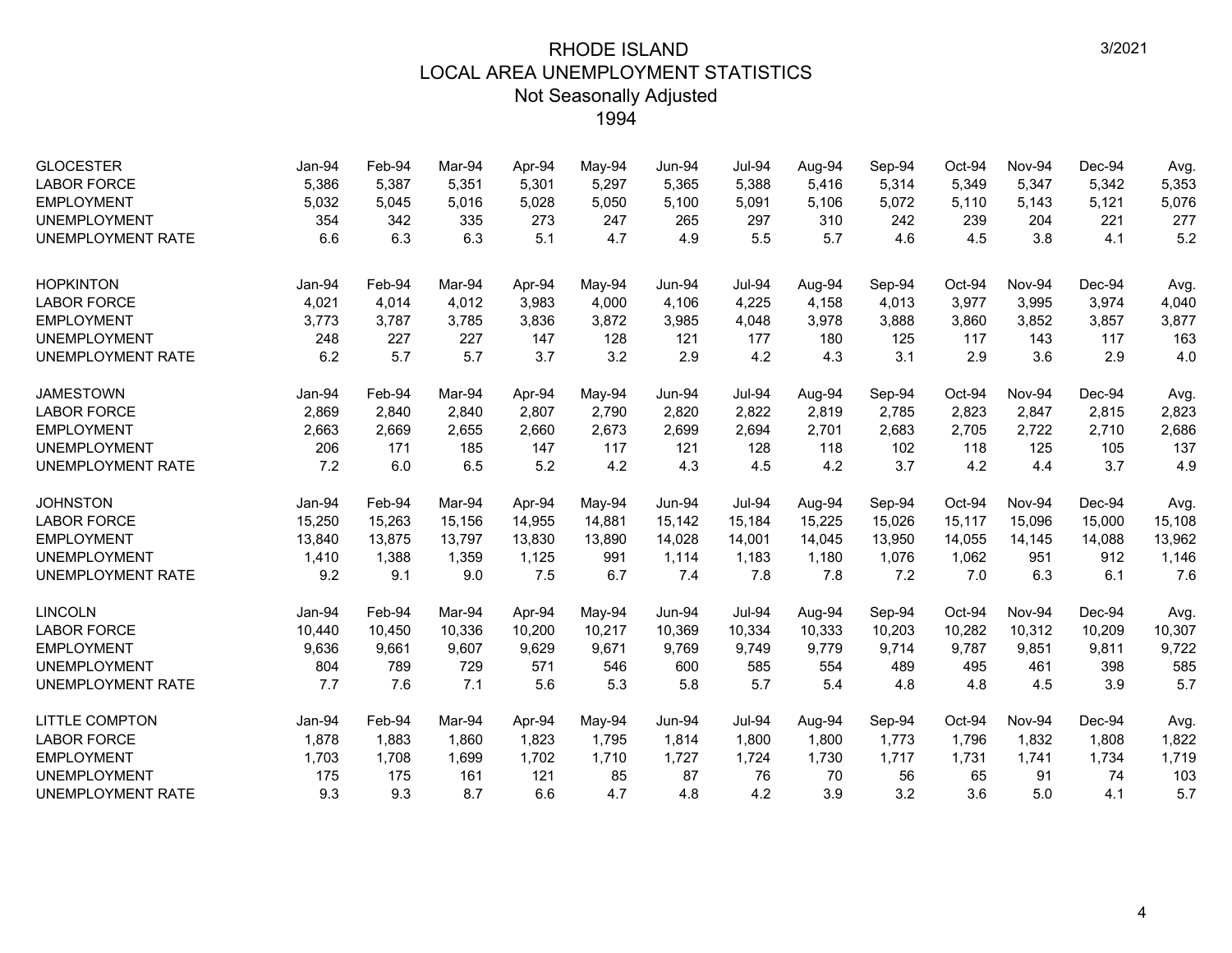| <b>MIDDLETOWN</b>        | Jan-94 | Feb-94 | Mar-94 | Apr-94 | May-94 | Jun-94 | <b>Jul-94</b> | Aug-94 | Sep-94 | Oct-94 | Nov-94        | Dec-94 | Avg.   |
|--------------------------|--------|--------|--------|--------|--------|--------|---------------|--------|--------|--------|---------------|--------|--------|
| <b>LABOR FORCE</b>       | 7,637  | 7,462  | 7,387  | 7,351  | 7,694  | 8,161  | 8,288         | 8,125  | 7,825  | 7,494  | 7,307         | 7,193  | 7,660  |
| <b>EMPLOYMENT</b>        | 6,670  | 6,694  | 6,680  | 6,834  | 7,271  | 7,714  | 7,821         | 7,673  | 7,409  | 7,043  | 6,864         | 6,719  | 7,116  |
| <b>UNEMPLOYMENT</b>      | 967    | 768    | 707    | 517    | 423    | 447    | 467           | 452    | 416    | 451    | 443           | 474    | 544    |
| <b>UNEMPLOYMENT RATE</b> | 12.7   | 10.3   | 9.6    | 7.0    | 5.5    | 5.5    | 5.6           | 5.6    | 5.3    | 6.0    | 6.1           | 6.6    | 7.1    |
| NARRAGANSETT             | Jan-94 | Feb-94 | Mar-94 | Apr-94 | May-94 | Jun-94 | <b>Jul-94</b> | Aug-94 | Sep-94 | Oct-94 | Nov-94        | Dec-94 | Avg.   |
| <b>LABOR FORCE</b>       | 8,879  | 8,924  | 8.851  | 8,816  | 8,765  | 8,817  | 8,821         | 8.846  | 8,814  | 8,899  | 8,970         | 8,891  | 8,858  |
| <b>EMPLOYMENT</b>        | 8,396  | 8,417  | 8,372  | 8,390  | 8,427  | 8,511  | 8,495         | 8,521  | 8,464  | 8,527  | 8,583         | 8,548  | 8,471  |
| <b>UNEMPLOYMENT</b>      | 483    | 507    | 479    | 426    | 338    | 306    | 326           | 325    | 350    | 372    | 387           | 343    | 387    |
| UNEMPLOYMENT RATE        | 5.4    | 5.7    | 5.4    | 4.8    | 3.9    | 3.5    | 3.7           | 3.7    | 4.0    | 4.2    | 4.3           | 3.9    | 4.4    |
| <b>NEW SHOREHAM</b>      | Jan-94 | Feb-94 | Mar-94 | Apr-94 | May-94 | Jun-94 | <b>Jul-94</b> | Aug-94 | Sep-94 | Oct-94 | Nov-94        | Dec-94 | Avg.   |
| <b>LABOR FORCE</b>       | 601    | 570    | 555    | 530    | 506    | 497    | 509           | 502    | 485    | 478    | 542           | 527    | 525    |
| <b>EMPLOYMENT</b>        | 401    | 404    | 403    | 412    | 437    | 465    | 472           | 463    | 447    | 425    | 414           | 404    | 429    |
| <b>UNEMPLOYMENT</b>      | 200    | 166    | 152    | 118    | 69     | 32     | 37            | 39     | 38     | 53     | 128           | 123    | 96     |
| UNEMPLOYMENT RATE        | 33.3   | 29.1   | 27.4   | 22.3   | 13.6   | 6.4    | 7.3           | 7.8    | 7.8    | 11.1   | 23.6          | 23.3   | 18.3   |
| <b>NEWPORT</b>           | Jan-94 | Feb-94 | Mar-94 | Apr-94 | May-94 | Jun-94 | <b>Jul-94</b> | Aug-94 | Sep-94 | Oct-94 | <b>Nov-94</b> | Dec-94 | Avg.   |
| <b>LABOR FORCE</b>       | 11,098 | 11,048 | 10,912 | 10,876 | 11,384 | 12,048 | 12,151        | 11,958 | 11,546 | 11,012 | 10,752        | 10,557 | 11,278 |
| <b>EMPLOYMENT</b>        | 9,764  | 9,802  | 9,778  | 10,006 | 10,645 | 11,293 | 11,450        | 11,236 | 10,849 | 10,310 | 10,048        | 9,837  | 10,418 |
| <b>UNEMPLOYMENT</b>      | 1,334  | 1,246  | 1,134  | 870    | 739    | 755    | 701           | 722    | 697    | 702    | 704           | 720    | 860    |
| <b>UNEMPLOYMENT RATE</b> | 12.0   | 11.3   | 10.4   | 8.0    | 6.5    | 6.3    | 5.8           | 6.0    | 6.0    | 6.4    | 6.5           | 6.8    | 7.6    |
| <b>NORTH KINGSTOWN</b>   | Jan-94 | Feb-94 | Mar-94 | Apr-94 | May-94 | Jun-94 | <b>Jul-94</b> | Aug-94 | Sep-94 | Oct-94 | Nov-94        | Dec-94 | Avg.   |
| <b>LABOR FORCE</b>       | 13,185 | 13,179 | 13,049 | 12,947 | 12,983 | 13,119 | 13,051        | 13,102 | 12,953 | 13,044 | 13,143        | 12,972 | 13,061 |
| <b>EMPLOYMENT</b>        | 12,264 | 12,294 | 12,226 | 12,253 | 12,307 | 12,430 | 12,407        | 12,445 | 12,362 | 12,455 | 12,535        | 12,483 | 12,372 |
| <b>UNEMPLOYMENT</b>      | 921    | 885    | 823    | 694    | 676    | 689    | 644           | 657    | 591    | 589    | 608           | 489    | 689    |
| UNEMPLOYMENT RATE        | 7.0    | 6.7    | 6.3    | 5.4    | 5.2    | 5.3    | 4.9           | 5.0    | 4.6    | 4.5    | 4.6           | 3.8    | 5.3    |
| <b>NORTH PROVIDENCE</b>  | Jan-94 | Feb-94 | Mar-94 | Apr-94 | May-94 | Jun-94 | <b>Jul-94</b> | Aug-94 | Sep-94 | Oct-94 | Nov-94        | Dec-94 | Avg.   |
| <b>LABOR FORCE</b>       | 18,251 | 18,178 | 18,114 | 18,008 | 17,949 | 18,133 | 18,241        | 18,246 | 18,183 | 18,272 | 18,294        | 18,143 | 18,168 |
| <b>EMPLOYMENT</b>        | 16,808 | 16,851 | 16,757 | 16,793 | 16,868 | 17,036 | 17,006        | 17,059 | 16,943 | 17,070 | 17,179        | 17,110 | 16,957 |
| <b>UNEMPLOYMENT</b>      | 1,443  | 1,327  | 1,357  | 1,215  | 1,081  | 1,097  | 1,235         | 1,187  | 1,240  | 1,202  | 1,115         | 1,033  | 1,211  |
| <b>UNEMPLOYMENT RATE</b> | 7.9    | 7.3    | 7.5    | 6.7    | 6.0    | 6.0    | 6.8           | 6.5    | 6.8    | 6.6    | 6.1           | 5.7    | 6.7    |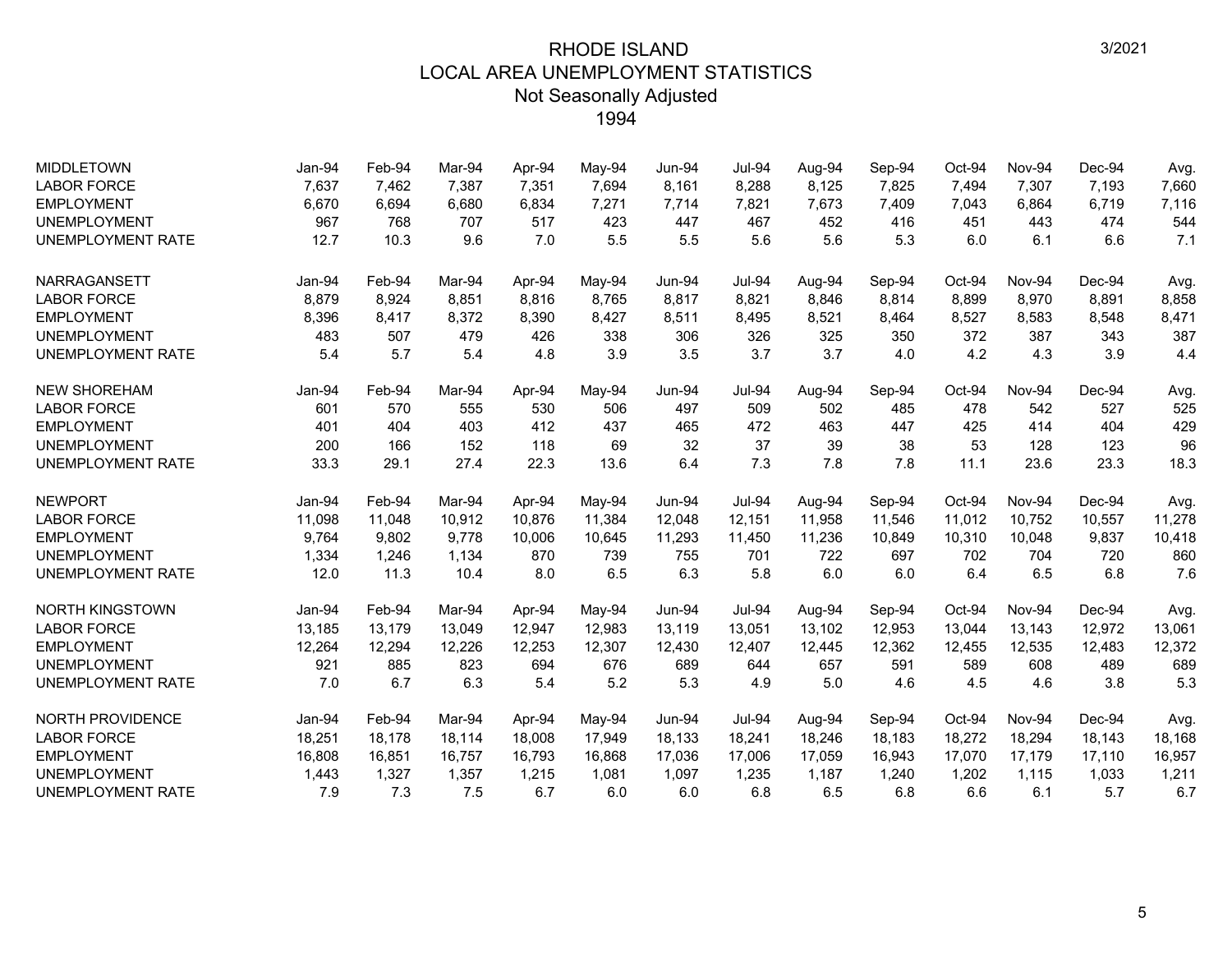| <b>NORTH SMITHFIELD</b>  | Jan-94 | Feb-94 | Mar-94 | Apr-94 | May-94 | Jun-94        | <b>Jul-94</b> | Aug-94 | Sep-94 | Oct-94 | Nov-94 | Dec-94 | Avg.   |
|--------------------------|--------|--------|--------|--------|--------|---------------|---------------|--------|--------|--------|--------|--------|--------|
| <b>LABOR FORCE</b>       | 5,545  | 5,523  | 5.490  | 5,427  | 5,408  | 5,445         | 5,441         | 5,501  | 5,421  | 5,471  | 5,474  | 5,452  | 5,467  |
| <b>EMPLOYMENT</b>        | 5,142  | 5,155  | 5,126  | 5,138  | 5,161  | 5,211         | 5,202         | 5,219  | 5,184  | 5,222  | 5,255  | 5,236  | 5,188  |
| <b>UNEMPLOYMENT</b>      | 403    | 368    | 364    | 289    | 247    | 234           | 239           | 282    | 237    | 249    | 219    | 216    | 279    |
| <b>UNEMPLOYMENT RATE</b> | 7.3    | 6.7    | 6.6    | 5.3    | 4.6    | 4.3           | 4.4           | 5.1    | 4.4    | 4.6    | 4.0    | 4.0    | 5.1    |
| <b>PAWTUCKET</b>         | Jan-94 | Feb-94 | Mar-94 | Apr-94 | May-94 | <b>Jun-94</b> | <b>Jul-94</b> | Aug-94 | Sep-94 | Oct-94 | Nov-94 | Dec-94 | Avg.   |
| <b>LABOR FORCE</b>       | 37,383 | 36,992 | 36,653 | 36,340 | 36,583 | 36,958        | 37,237        | 37,102 | 36,699 | 36,921 | 37,187 | 36,840 | 36,908 |
| <b>EMPLOYMENT</b>        | 33,867 | 33,954 | 33,765 | 33,842 | 33,990 | 34,330        | 34,265        | 34,371 | 34,140 | 34,396 | 34,617 | 34,476 | 34,168 |
| <b>UNEMPLOYMENT</b>      | 3,516  | 3,038  | 2,888  | 2,498  | 2,593  | 2,628         | 2,972         | 2,731  | 2,559  | 2,525  | 2,570  | 2,364  | 2,740  |
| <b>UNEMPLOYMENT RATE</b> | 9.4    | 8.2    | 7.9    | 6.9    | 7.1    | 7.1           | 8.0           | 7.4    | 7.0    | 6.8    | 6.9    | 6.4    | 7.4    |
| <b>PORTSMOUTH</b>        | Jan-94 | Feb-94 | Mar-94 | Apr-94 | May-94 | <b>Jun-94</b> | <b>Jul-94</b> | Aug-94 | Sep-94 | Oct-94 | Nov-94 | Dec-94 | Avg.   |
| <b>LABOR FORCE</b>       | 8,289  | 8,244  | 8,255  | 8,292  | 8,679  | 9,173         | 9,294         | 9,149  | 8,784  | 8,317  | 8,129  | 7,981  | 8,549  |
| <b>EMPLOYMENT</b>        | 7,523  | 7,550  | 7,535  | 7,708  | 8,201  | 8,701         | 8,821         | 8,655  | 8,357  | 7,942  | 7,740  | 7,577  | 8,026  |
| <b>UNEMPLOYMENT</b>      | 766    | 694    | 720    | 584    | 478    | 472           | 473           | 494    | 427    | 375    | 389    | 404    | 523    |
| <b>UNEMPLOYMENT RATE</b> | 9.2    | 8.4    | 8.7    | 7.0    | 5.5    | 5.1           | 5.1           | 5.4    | 4.9    | 4.5    | 4.8    | 5.1    | 6.1    |
| <b>PROVIDENCE</b>        | Jan-94 | Feb-94 | Mar-94 | Apr-94 | May-94 | $Jun-94$      | <b>Jul-94</b> | Aug-94 | Sep-94 | Oct-94 | Nov-94 | Dec-94 | Avg.   |
| <b>LABOR FORCE</b>       | 70,133 | 69,531 | 68,869 | 68,540 | 69,065 | 69,931        | 70,370        | 70,241 | 69,481 | 69,739 | 69,698 | 69,273 | 69,573 |
| <b>EMPLOYMENT</b>        | 63,608 | 63,768 | 63.415 | 63,557 | 63,838 | 64,473        | 64,351        | 64,552 | 64,117 | 64,598 | 65,013 | 64,750 | 64,170 |
| <b>UNEMPLOYMENT</b>      | 6,525  | 5,763  | 5,454  | 4,983  | 5,227  | 5,458         | 6,019         | 5,689  | 5,364  | 5,141  | 4,685  | 4,523  | 5,403  |
| <b>UNEMPLOYMENT RATE</b> | 9.3    | 8.3    | 7.9    | 7.3    | 7.6    | 7.8           | 8.6           | 8.1    | 7.7    | 7.4    | 6.7    | 6.5    | 7.8    |
| <b>RICHMOND</b>          | Jan-94 | Feb-94 | Mar-94 | Apr-94 | May-94 | <b>Jun-94</b> | <b>Jul-94</b> | Aug-94 | Sep-94 | Oct-94 | Nov-94 | Dec-94 | Avg.   |
| <b>LABOR FORCE</b>       | 3,135  | 3,117  | 3,110  | 3,103  | 3,100  | 3,138         | 3,154         | 3,190  | 3,162  | 3,149  | 3,162  | 3,142  | 3,139  |
| <b>EMPLOYMENT</b>        | 3,005  | 3,011  | 2,995  | 3,002  | 3,015  | 3,045         | 3,038         | 3,049  | 3,028  | 3,052  | 3,071  | 3,057  | 3,031  |
| <b>UNEMPLOYMENT</b>      | 130    | 106    | 115    | 101    | 85     | 93            | 116           | 141    | 134    | 97     | 91     | 85     | 108    |
| <b>UNEMPLOYMENT RATE</b> | 4.1    | 3.4    | 3.7    | 3.3    | 2.7    | 3.0           | 3.7           | 4.4    | 4.2    | 3.1    | 2.9    | 2.7    | 3.4    |
| <b>SCITUATE</b>          | Jan-94 | Feb-94 | Mar-94 | Apr-94 | May-94 | Jun-94        | Jul-94        | Aug-94 | Sep-94 | Oct-94 | Nov-94 | Dec-94 | Avg.   |
| <b>LABOR FORCE</b>       | 5,909  | 5,909  | 5,873  | 5,732  | 5,718  | 5,806         | 5,784         | 5,820  | 5,741  | 5,775  | 5,776  | 5,792  | 5,803  |
| <b>EMPLOYMENT</b>        | 5,375  | 5,388  | 5,359  | 5,370  | 5,392  | 5,448         | 5,438         | 5,454  | 5,417  | 5,458  | 5,494  | 5,472  | 5,422  |
| <b>UNEMPLOYMENT</b>      | 534    | 521    | 514    | 362    | 326    | 358           | 346           | 366    | 324    | 317    | 282    | 320    | 381    |
| <b>UNEMPLOYMENT RATE</b> | 9.0    | 8.8    | 8.8    | 6.3    | 5.7    | 6.2           | 6.0           | 6.3    | 5.6    | 5.5    | 4.9    | 5.5    | 6.6    |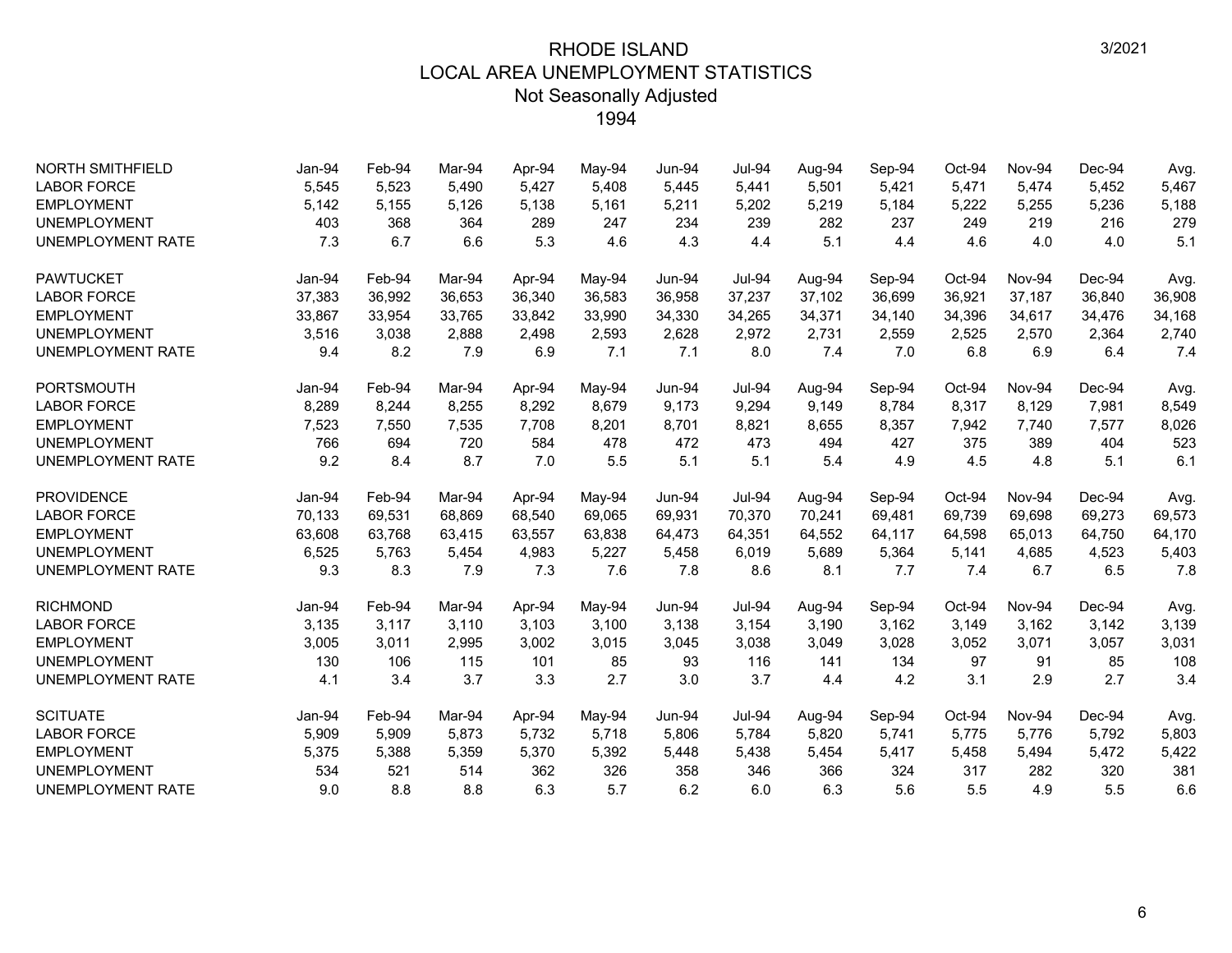| <b>SMITHFIELD</b>        | Jan-94 | Feb-94 | Mar-94 | Apr-94 | May-94 | <b>Jun-94</b> | <b>Jul-94</b> | Aug-94 | Sep-94 | Oct-94 | Nov-94 | Dec-94 | Avg.   |
|--------------------------|--------|--------|--------|--------|--------|---------------|---------------|--------|--------|--------|--------|--------|--------|
| <b>LABOR FORCE</b>       | 10,919 | 10,875 | 10.771 | 10,670 | 10,687 | 10,826        | 10,855        | 10,921 | 10,728 | 10,789 | 10,775 | 10,719 | 10,795 |
| <b>EMPLOYMENT</b>        | 10,086 | 10,112 | 10,055 | 10,077 | 10,123 | 10,223        | 10,204        | 10,235 | 10,167 | 10,244 | 10,308 | 10,267 | 10,175 |
| <b>UNEMPLOYMENT</b>      | 833    | 763    | 716    | 593    | 564    | 603           | 651           | 686    | 561    | 545    | 467    | 452    | 620    |
| <b>UNEMPLOYMENT RATE</b> | 7.6    | 7.0    | 6.6    | 5.6    | 5.3    | 5.6           | 6.0           | 6.3    | 5.2    | 5.1    | 4.3    | 4.2    | 5.7    |
| <b>SOUTH KINGSTOWN</b>   | Jan-94 | Feb-94 | Mar-94 | Apr-94 | May-94 | <b>Jun-94</b> | <b>Jul-94</b> | Aug-94 | Sep-94 | Oct-94 | Nov-94 | Dec-94 | Avg.   |
| <b>LABOR FORCE</b>       | 13,358 | 13,290 | 13,206 | 13,062 | 13,023 | 13,163        | 13,199        | 13,273 | 13,088 | 13,232 | 13,272 | 13,202 | 13,198 |
| <b>EMPLOYMENT</b>        | 12,502 | 12,533 | 12,463 | 12,491 | 12,547 | 12,672        | 12,647        | 12,687 | 12,601 | 12,696 | 12,777 | 12,725 | 12,612 |
| <b>UNEMPLOYMENT</b>      | 856    | 757    | 743    | 571    | 476    | 491           | 552           | 586    | 487    | 536    | 495    | 477    | 586    |
| <b>UNEMPLOYMENT RATE</b> | 6.4    | 5.7    | 5.6    | 4.4    | 3.7    | 3.7           | 4.2           | 4.4    | 3.7    | 4.1    | 3.7    | 3.6    | 4.4    |
| <b>TIVERTON</b>          | Jan-94 | Feb-94 | Mar-94 | Apr-94 | May-94 | Jun-94        | Jul-94        | Aug-94 | Sep-94 | Oct-94 | Nov-94 | Dec-94 | Avg.   |
| <b>LABOR FORCE</b>       | 8,286  | 8,284  | 8.184  | 8,037  | 7,986  | 8,125         | 8,161         | 8,161  | 8,027  | 8,059  | 8,116  | 8,089  | 8,126  |
| <b>EMPLOYMENT</b>        | 7,469  | 7,487  | 7,446  | 7,462  | 7,496  | 7,569         | 7,557         | 7,578  | 7,528  | 7,585  | 7,633  | 7,601  | 7,534  |
| <b>UNEMPLOYMENT</b>      | 817    | 797    | 738    | 575    | 490    | 556           | 604           | 583    | 499    | 474    | 483    | 488    | 592    |
| <b>UNEMPLOYMENT RATE</b> | 9.9    | 9.6    | 9.0    | 7.2    | 6.1    | 6.8           | 7.4           | 7.1    | 6.2    | 5.9    | 6.0    | 6.0    | 7.3    |
| <b>WARREN</b>            | Jan-94 | Feb-94 | Mar-94 | Apr-94 | May-94 | Jun-94        | <b>Jul-94</b> | Aug-94 | Sep-94 | Oct-94 | Nov-94 | Dec-94 | Avg.   |
| <b>LABOR FORCE</b>       | 6,298  | 6,295  | 6.207  | 6,102  | 6,096  | 6.106         | 6,105         | 6.134  | 6,049  | 6,088  | 6,095  | 6,059  | 6,136  |
| <b>EMPLOYMENT</b>        | 5,658  | 5,673  | 5,643  | 5,655  | 5,679  | 5,735         | 5,726         | 5,743  | 5,705  | 5,748  | 5,784  | 5,760  | 5,709  |
| <b>UNEMPLOYMENT</b>      | 640    | 622    | 564    | 447    | 417    | 371           | 379           | 391    | 344    | 340    | 311    | 299    | 427    |
| <b>UNEMPLOYMENT RATE</b> | 10.2   | 9.9    | 9.1    | 7.3    | 6.8    | 6.1           | 6.2           | 6.4    | 5.7    | 5.6    | 5.1    | 4.9    | 7.0    |
| <b>WARWICK</b>           | Jan-94 | Feb-94 | Mar-94 | Apr-94 | May-94 | <b>Jun-94</b> | <b>Jul-94</b> | Aug-94 | Sep-94 | Oct-94 | Nov-94 | Dec-94 | Avg.   |
| <b>LABOR FORCE</b>       | 46,884 | 46.765 | 46.622 | 46.148 | 46,224 | 46,592        | 46.570        | 46.796 | 46,445 | 46,732 | 46.767 | 46,367 | 46,576 |
| <b>EMPLOYMENT</b>        | 43,218 | 43,328 | 43,086 | 43,185 | 43,375 | 43,806        | 43,723        | 43,860 | 43,564 | 43,890 | 44,173 | 43,993 | 43,600 |
| <b>UNEMPLOYMENT</b>      | 3,666  | 3,437  | 3,536  | 2,963  | 2,849  | 2,786         | 2,847         | 2,936  | 2,881  | 2,842  | 2,594  | 2,374  | 2,976  |
| <b>UNEMPLOYMENT RATE</b> | 7.8    | 7.3    | 7.6    | 6.4    | 6.2    | 6.0           | 6.1           | 6.3    | 6.2    | 6.1    | 5.5    | 5.1    | 6.4    |
| <b>WEST GREENWICH</b>    | Jan-94 | Feb-94 | Mar-94 | Apr-94 | May-94 | $Jun-94$      | <b>Jul-94</b> | Aug-94 | Sep-94 | Oct-94 | Nov-94 | Dec-94 | Avg.   |
| <b>LABOR FORCE</b>       | 2,536  | 2,545  | 2,528  | 2,478  | 2,478  | 2,495         | 2,507         | 2,524  | 2,493  | 2,497  | 2,507  | 2,496  | 2,507  |
| <b>EMPLOYMENT</b>        | 2,361  | 2,367  | 2,353  | 2,359  | 2,369  | 2,393         | 2,388         | 2,395  | 2,379  | 2,398  | 2,413  | 2,404  | 2,382  |
| <b>UNEMPLOYMENT</b>      | 175    | 178    | 175    | 119    | 109    | 102           | 119           | 129    | 114    | 99     | 94     | 92     | 125    |
| <b>UNEMPLOYMENT RATE</b> | 6.9    | 7.0    | 6.9    | 4.8    | 4.4    | 4.1           | 4.7           | 5.1    | 4.6    | 4.0    | 3.7    | 3.7    | 5.0    |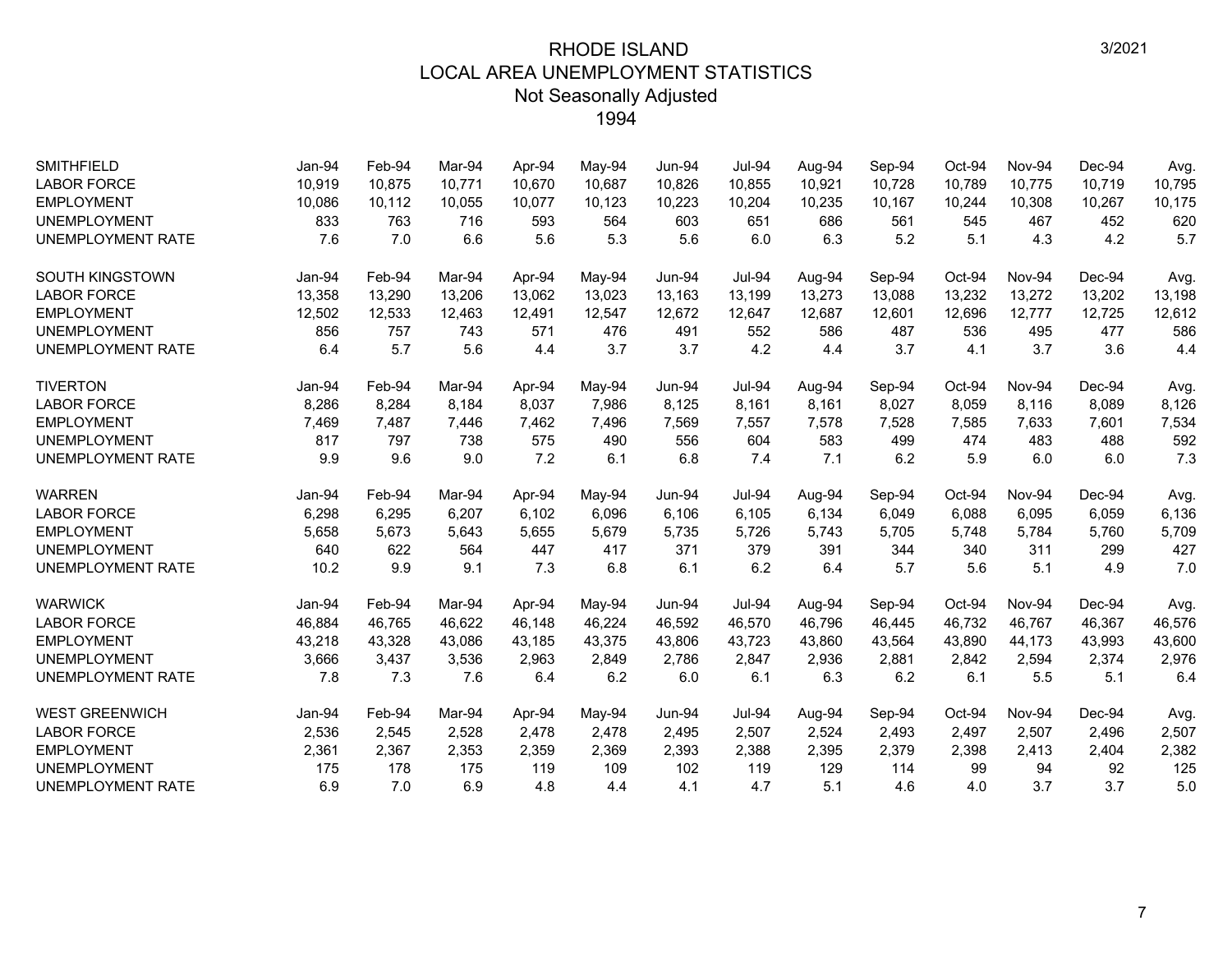| <b>WEST WARWICK</b>      | Jan-94 | Feb-94 | Mar-94 | Apr-94 | May-94 | <b>Jun-94</b> | <b>Jul-94</b> | Aug-94 | Sep-94 | Oct-94 | Nov-94 | Dec-94 | Avg.   |
|--------------------------|--------|--------|--------|--------|--------|---------------|---------------|--------|--------|--------|--------|--------|--------|
| <b>LABOR FORCE</b>       | 16,001 | 15,946 | 15,882 | 15,661 | 15,651 | 15,727        | 15,689        | 15,629 | 15,526 | 15,632 | 15,700 | 15,637 | 15,723 |
| <b>EMPLOYMENT</b>        | 14,376 | 14,413 | 14,334 | 14,366 | 14,429 | 14,573        | 14,545        | 14,591 | 14,492 | 14,601 | 14,694 | 14,635 | 14,504 |
| <b>UNEMPLOYMENT</b>      | 1,625  | 1,533  | 1,548  | 1,295  | 1,222  | 1,154         | 1,144         | 1,038  | 1,034  | 1,031  | 1,006  | 1,002  | 1,219  |
| <b>UNEMPLOYMENT RATE</b> | 10.2   | 9.6    | 9.7    | 8.3    | 7.8    | 7.3           | 7.3           | 6.6    | 6.7    | 6.6    | 6.4    | 6.4    | 7.8    |
| <b>WESTERLY</b>          | Jan-94 | Feb-94 | Mar-94 | Apr-94 | May-94 | <b>Jun-94</b> | <b>Jul-94</b> | Aug-94 | Sep-94 | Oct-94 | Nov-94 | Dec-94 | Avg.   |
| <b>LABOR FORCE</b>       | 12,109 | 12,025 | 11,899 | 11,843 | 11,870 | 12,184        | 12,492        | 12,210 | 11,896 | 11,862 | 11,895 | 11,893 | 12,015 |
| <b>EMPLOYMENT</b>        | 11,169 | 11,202 | 11,200 | 11,348 | 11,456 | 11,790        | 11,980        | 11,772 | 11,504 | 11,423 | 11,402 | 11,413 | 11,472 |
| <b>UNEMPLOYMENT</b>      | 940    | 823    | 699    | 495    | 414    | 394           | 512           | 438    | 392    | 439    | 493    | 480    | 543    |
| UNEMPLOYMENT RATE        | 7.8    | 6.8    | 5.9    | 4.2    | 3.5    | 3.2           | 4.1           | 3.6    | 3.3    | 3.7    | 4.1    | 4.0    | 4.5    |
| <b>WOONSOCKET</b>        | Jan-94 | Feb-94 | Mar-94 | Apr-94 | May-94 | <b>Jun-94</b> | <b>Jul-94</b> | Aug-94 | Sep-94 | Oct-94 | Nov-94 | Dec-94 | Avg.   |
| <b>LABOR FORCE</b>       | 20,308 | 20,241 | 19,927 | 19,702 | 19,612 | 19,897        | 19,825        | 19,897 | 19,603 | 19,629 | 19,649 | 19,560 | 19,821 |
| <b>EMPLOYMENT</b>        | 18,110 | 18,156 | 18,055 | 18,096 | 18,177 | 18,357        | 18,321        | 18,380 | 18,256 | 18,393 | 18,510 | 18,435 | 18,271 |
| <b>UNEMPLOYMENT</b>      | 2,198  | 2,085  | 1,872  | 1,606  | 1,435  | 1,540         | 1,504         | 1,517  | 1,347  | 1,236  | 1,139  | 1,125  | 1,550  |
| UNEMPLOYMENT RATE        | 10.8   | 10.3   | 9.4    | 8.2    | 7.3    | 7.7           | 7.6           | 7.6    | 6.9    | 6.3    | 5.8    | 5.8    | 7.8    |
| <b>BRISTOL COUNTY</b>    | Jan-94 | Feb-94 | Mar-94 | Apr-94 | May-94 | <b>Jun-94</b> | <b>Jul-94</b> | Aug-94 | Sep-94 | Oct-94 | Nov-94 | Dec-94 | Avg.   |
| <b>LABOR FORCE</b>       | 26,446 | 26,289 | 26,013 | 25,623 | 25,612 | 25,840        | 25,889        | 25,941 | 25,650 | 25,829 | 25,947 | 25,744 | 25,902 |
| <b>EMPLOYMENT</b>        | 24,128 | 24,190 | 24,056 | 24,110 | 24,215 | 24,456        | 24,412        | 24,486 | 24,325 | 24,506 | 24,661 | 24,561 | 24,342 |
| <b>UNEMPLOYMENT</b>      | 2,318  | 2,099  | 1,957  | 1,513  | 1,397  | 1,384         | 1,477         | 1,455  | 1,325  | 1,323  | 1,286  | 1,183  | 1,560  |
| UNEMPLOYMENT RATE        | 8.8    | 8.0    | 7.5    | 5.9    | 5.5    | 5.4           | 5.7           | 5.6    | 5.2    | 5.1    | 5.0    | 4.6    | 6.0    |
| <b>KENT COUNTY</b>       | Jan-94 | Feb-94 | Mar-94 | Apr-94 | May-94 | <b>Jun-94</b> | <b>Jul-94</b> | Aug-94 | Sep-94 | Oct-94 | Nov-94 | Dec-94 | Avg.   |
| <b>LABOR FORCE</b>       | 89,664 | 89,436 | 89,044 | 88,067 | 88,111 | 88,860        | 88,845        | 89,164 | 88,311 | 88,841 | 88,982 | 88,323 | 88,804 |
| <b>EMPLOYMENT</b>        | 82,238 | 82,446 | 81,988 | 82,175 | 82,535 | 83,357        | 83,200        | 83,462 | 82,895 | 83,520 | 84,055 | 83,714 | 82,965 |
| <b>UNEMPLOYMENT</b>      | 7,426  | 6,990  | 7,056  | 5,892  | 5,576  | 5,503         | 5,645         | 5,702  | 5,416  | 5,321  | 4,927  | 4,609  | 5,839  |
| UNEMPLOYMENT RATE        | 8.3    | 7.8    | 7.9    | 6.7    | 6.3    | 6.2           | 6.4           | 6.4    | 6.1    | 6.0    | 5.5    | 5.2    | 6.6    |